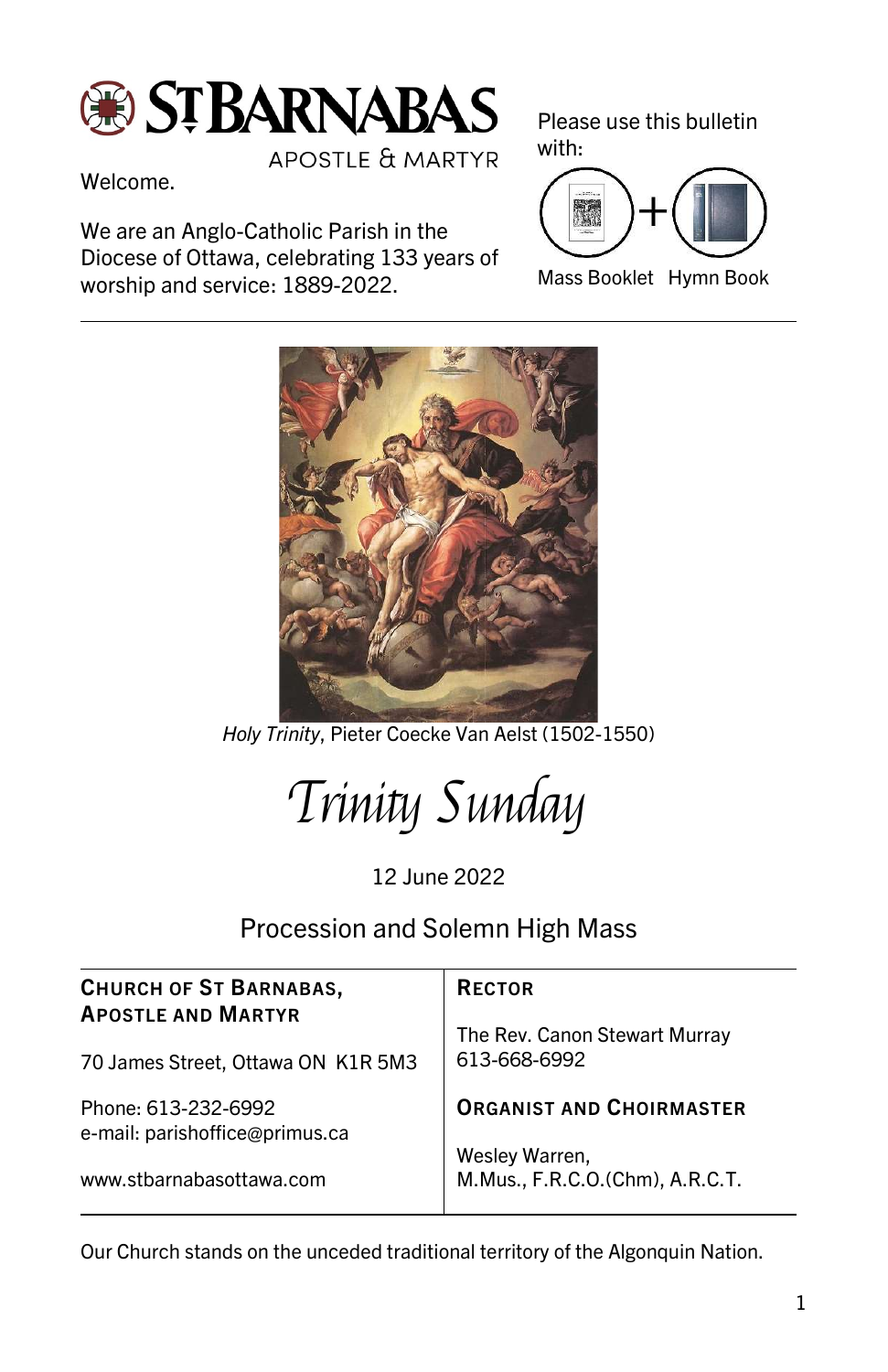## Organ Prelude

Chorale Prelude on "Liebster Jesu, wir sind hier" (BWV 731) J.S. Bach (1685-1750)

#### Mass Setting

Missa Seraphica **Anon.** Anon.

# THE GATHERING OF THE COMMUNITY

#### Let us go forth in peace. In the name of the Lord. Amen.

Processional Hymn

812 I bind unto myself to-day St Patrick

Station at the Rood

### Their sound is gone out into all lands. And their words to the ends of the world.

ALMIGHTY and everlasting God, who hast given unto us thy servants grace, by the confession of a true faith, to acknowledge the glory of the eternal Trinity, and in the power of the Divine Majesty to worship the Unity: We beseech thee, that this holy faith may evermore be our defence against all adversities; who livest and reignest, one God, world without end. Amen.

# Introit Proper

Blessed be the Holy Trinity, and the undivided Unity : we will praise and glorify him, because he hath shewed his mercy upon us. Ps. Let us bless the Father and the Son : with the Holy Spirit. Glory be … Blessed be the Holy Trinity ...

Kyrie and Gloria **p.2** 

# Collect

Father, we praise you: through your Word and Holy Spirit you created all things. You reveal your salvation in all the world by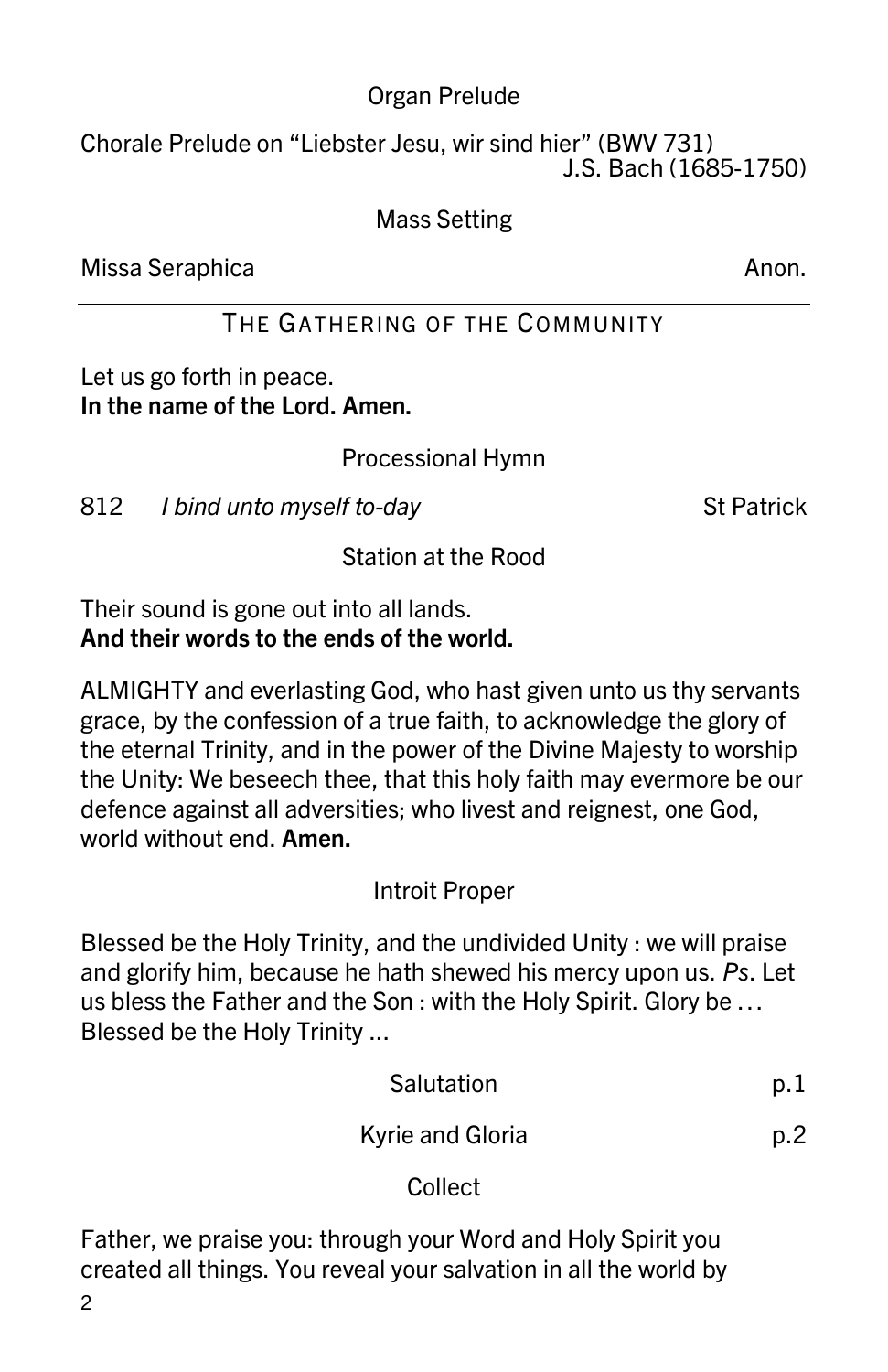sending to us Jesus Christ, the Word made flesh. Through your Holy Spirit you give us a share in your life and love. Fill us with the vision of your glory, that we may always serve and praise you, Father, Son, and Holy Spirit, one God, for ever and ever. Amen.

# THE LITURGY OF THE WORD

First Reading

Proverbs 8:1-4, 22-31

Does not wisdom call, and does not understanding raise her voice? On the heights, beside the way, at the crossroads she takes her stand; beside the gates in front of the town, at the entrance of the portals she cries out:

"To you, O people, I call, and my cry is to all that live. The Lord created me at the beginning of his work, the first of his acts of long ago. Ages ago I was set up, at the first, before the beginning of the earth. When there were no depths I was brought forth, when there were no springs abounding with water. Before the mountains had been shaped, before the hills, I was brought forth – when he had not yet made earth and fields, or the world's first bits of soil.

"When he established the heavens, I was there, when he drew a circle on the face of the deep, when he made firm the skies above, when he established the fountains of the deep, when he assigned to the sea its limit, so that the waters might not transgress his command, when he marked out the foundations of the earth, then I was beside him, like a master worker; and I was daily his delight, rejoicing before him always, rejoicing in his inhabited world and delighting in the human race."

The Word of the Lord Thanks be to God.

Psalm 8

Domine, Dominus noster.

O LORD our Governor, how excellent is thy Name in all the world, / thou that hast set thy glory above the heavens! Out of the mouth of very babes and sucklings hast thou ordained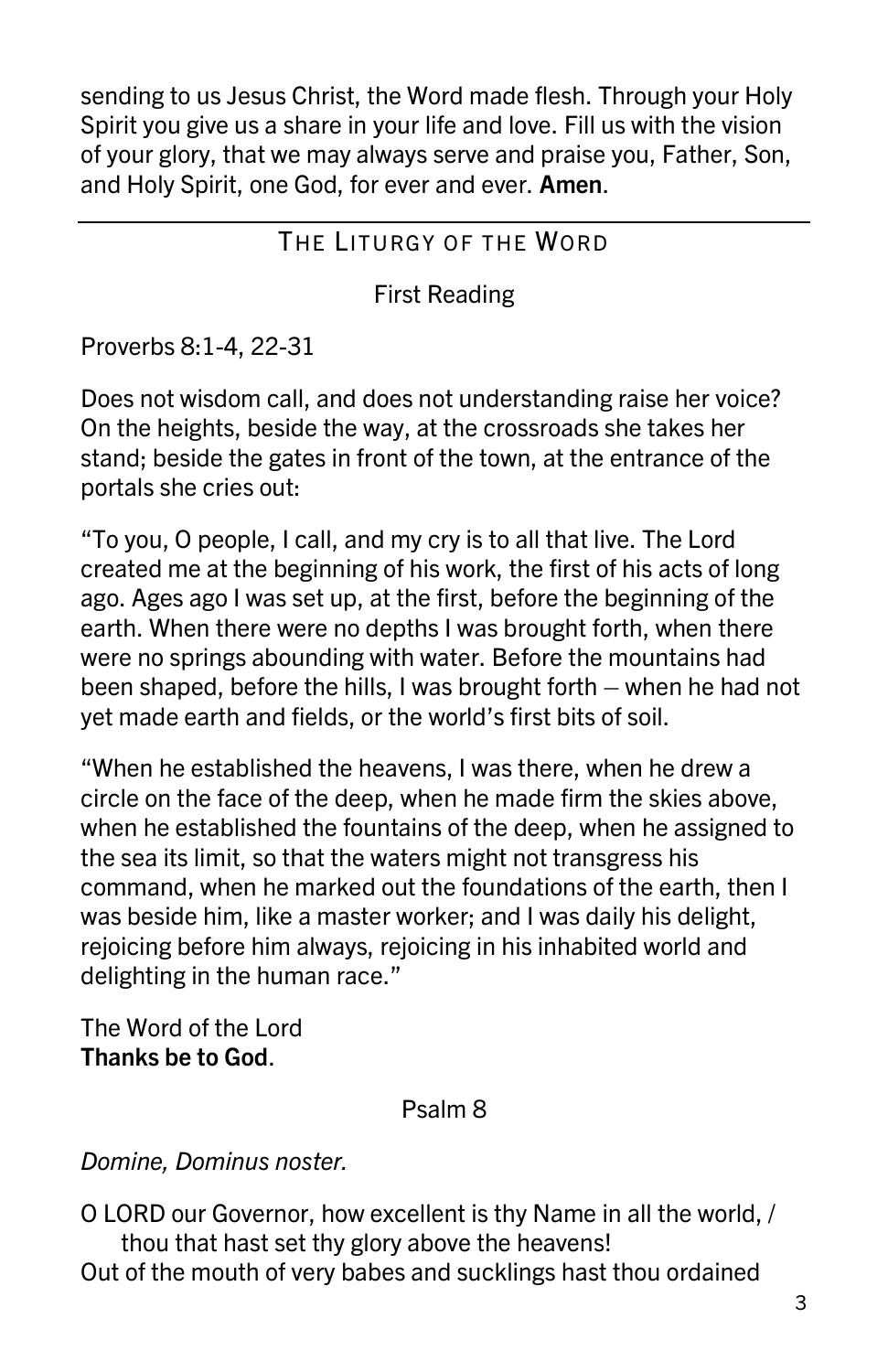strength, because of thine enemies, / that thou mightest still the enemy and the avenger.

- WHEN I consider thy heavens, even the work of thy fingers; / the moon and the stars, which thou hast ordained;
- What is man, that thou art mindful of him, / and the son of man, that thou visitest him?
- Thou hast made him but little lower than the angels, / and dost crown him with glory and worship.
- Thou makest him to have dominion over the works of thy hands; / and thou hast put all things in subjection under his feet;
- All sheep and oxen; / yea, and the beasts of the field;
- The birds of the air, and the fishes of the sea; / and whatsoever moveth through the paths of the seas.
- O LORD our Governor, / how excellent is thy Name in all the world!

# Second Reading

Romans 5:1-5

Since we are justified by faith, we have peace with God through our Lord Jesus Christ, through whom we have obtained access to this grace in which we stand; and we boast in our hope of sharing the glory of God. And not only that, but we also boast in our sufferings, knowing that suffering produces endurance, and endurance produces character, and character produces hope, and hope does not disappoint us, because God's love has been poured into our hearts through the Holy Spirit that has been given to us.

The Word of the Lord Thanks be to God.

Gradual Hymn

369 Bright the vision that delighted Redhead v.1-4

Gradual Proper

Blessed art thou, O Lord, which beholdest the great deep : and sittest upon the Cherubim. *W. O, bless the Lord of heaven: for he* hath shewed mercy upon us. Alleluia. Alleluia. *W*. Blessed art thou, O Lord God of our fathers : and worthy to be praised for evermore. Alleluia.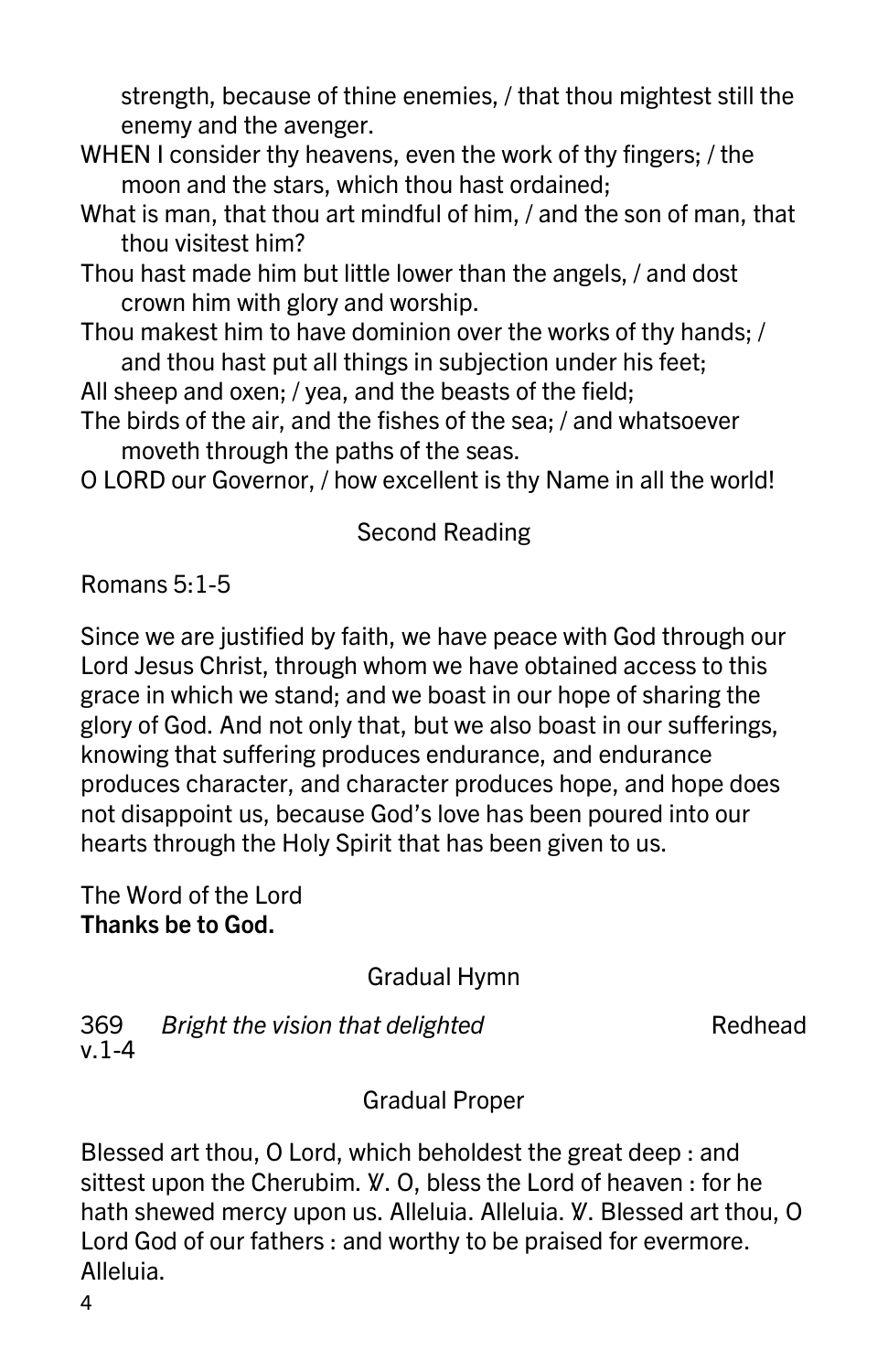# Gospel

John 16:12-15

The Lord be with you.

## And with thy spirit.

✠ The Holy Gospel is written in the sixteenth chapter of the Gospel of our Lord Jesus Christ according to St John, beginning at the twelfth verse.

# Glory be to thee, O Lord.

Jesus said, "I still have many things to say to you, but you cannot bear them now. When the Spirit of truth comes, he will guide you into all the truth; for he will not speak on his own, but will speak whatever he hears, and he will declare to you the things that are to come. He will glorify me, because he will take what is mine and declare it to you. All that the Father has is mine. For this reason I said that he will take what is mine and declare it to you."

The Gospel of the Lord. Praise be to thee, O Christ.

| Sermon                           | <b>Fr Stewart Murray</b> |
|----------------------------------|--------------------------|
| Creed                            | p. 5                     |
| Prayers of the People            | p. 6                     |
| <b>Confession and Absolution</b> | pp. 6-8                  |
| <b>Offertory Proper</b>          |                          |

Blessed be God the Father, and the only begotten Son of God; and blessed be the Holy Spirit : for the mercy he hath done unto us.

Offertory Hymn

| Holy, Holy, Holy! Lord God Almighty | Nicaea |
|-------------------------------------|--------|
|                                     |        |

Prayer over the Gifts

Living God, receive all we offer you this day. Grant that hearing your word and responding to your Spirit, we may share in your divine life. We ask this in the name of Jesus Christ the Lord. **Amen**.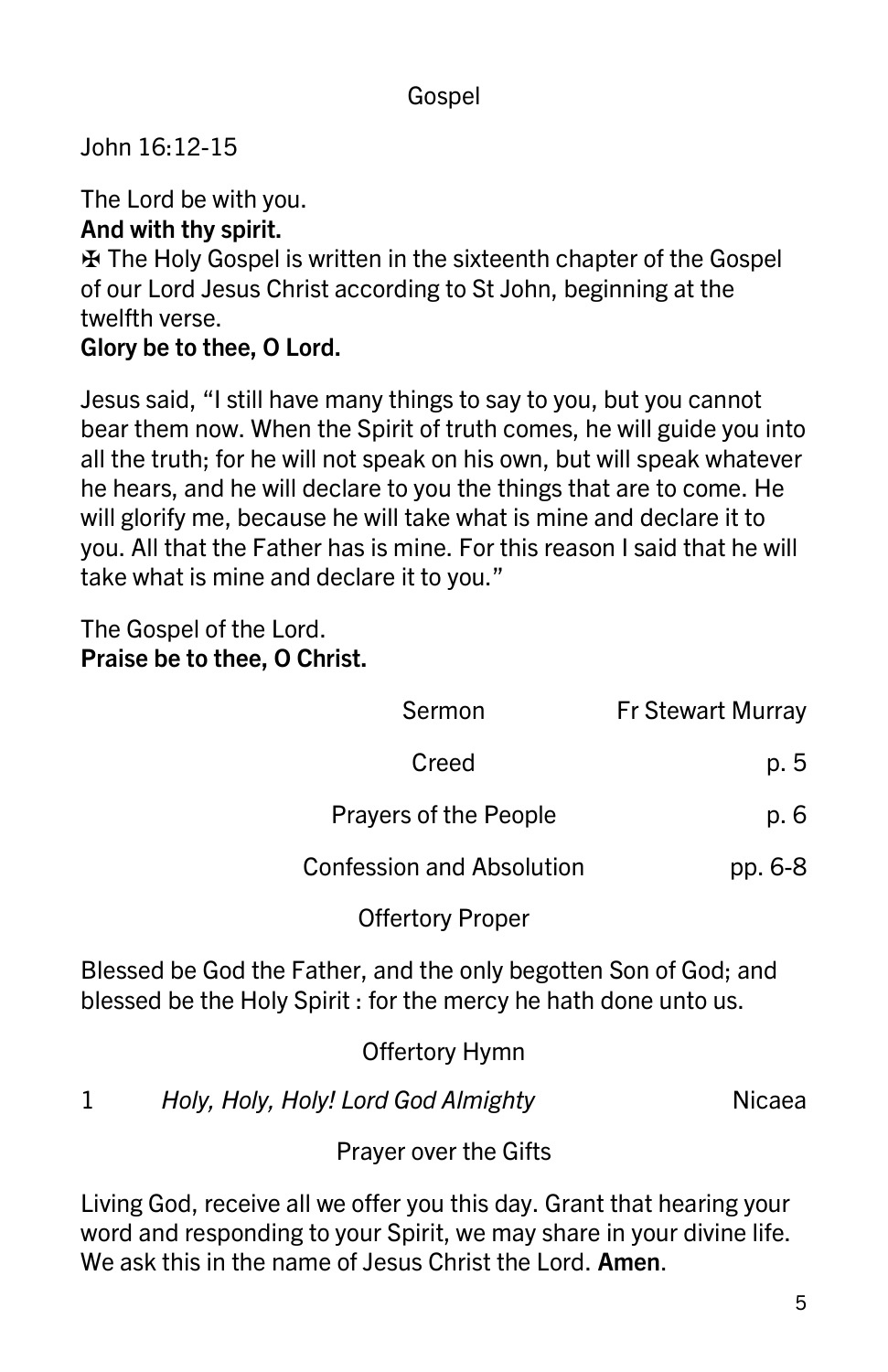# THE CANON OF THE MASS Eucharistic Prayer pp. 10-12 Proper Preface p. 10

WHOM with thy co-eternal Son and Holy Spirit we confess as one God, in Trinity of Persons and in Unity of Substance. For that which we believe of thy glory, O Father, the same we believe of the Son, and of the Holy Spirit.

| <b>Sanctus and Benedictus</b>                                                                                                                                                                     |                              | p. 10    |  |  |
|---------------------------------------------------------------------------------------------------------------------------------------------------------------------------------------------------|------------------------------|----------|--|--|
| The Lord's Prayer                                                                                                                                                                                 |                              | p. 15    |  |  |
| The Fraction and Pax                                                                                                                                                                              |                              | p. 15    |  |  |
| Agnus Dei                                                                                                                                                                                         |                              | p. 16    |  |  |
| <b>Communion Proper</b>                                                                                                                                                                           |                              |          |  |  |
| Let us bless the God of heaven; and in the sight of all living will we<br>give thanks unto him : because he hath done to usward after his<br>loving kindness.                                     |                              |          |  |  |
| <b>Music at Communion</b>                                                                                                                                                                         |                              |          |  |  |
| Hymn to the Trinity                                                                                                                                                                               | P.I. Tchaikovsky (1840-1893) |          |  |  |
| <b>Prayer after Communion</b>                                                                                                                                                                     |                              |          |  |  |
| Almighty and eternal God, may we who have received this eucharist<br>worship you in all we do, and proclaim the glory of your majesty. We<br>ask this in the name of Jesus Christ the Lord. Amen. |                              |          |  |  |
| <b>Thanksgiving and Dismissal</b>                                                                                                                                                                 |                              | pp.16-18 |  |  |
| Post-Communion Hymn                                                                                                                                                                               |                              |          |  |  |
| 184<br>Holy, Holy, Holy, Lord<br>$v.1 - 5$                                                                                                                                                        |                              | Dix      |  |  |

The Angelus p. 22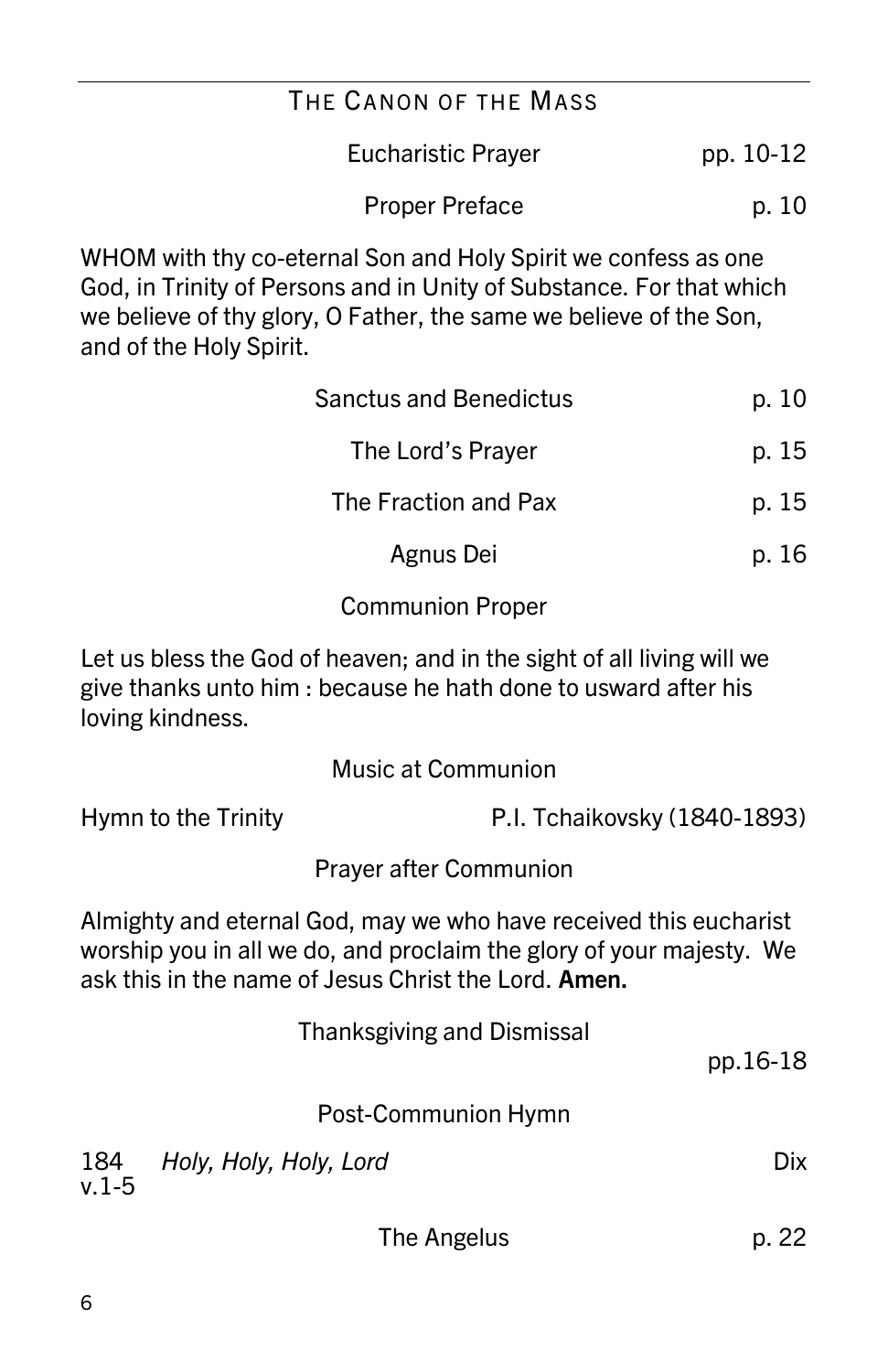# Organ Postlude

Fugue in E-flat major ("St. Anne") (BWV 552) J.S. Bach (1685-1750)

Cantors: Laurena Nash and Peggy Robinson